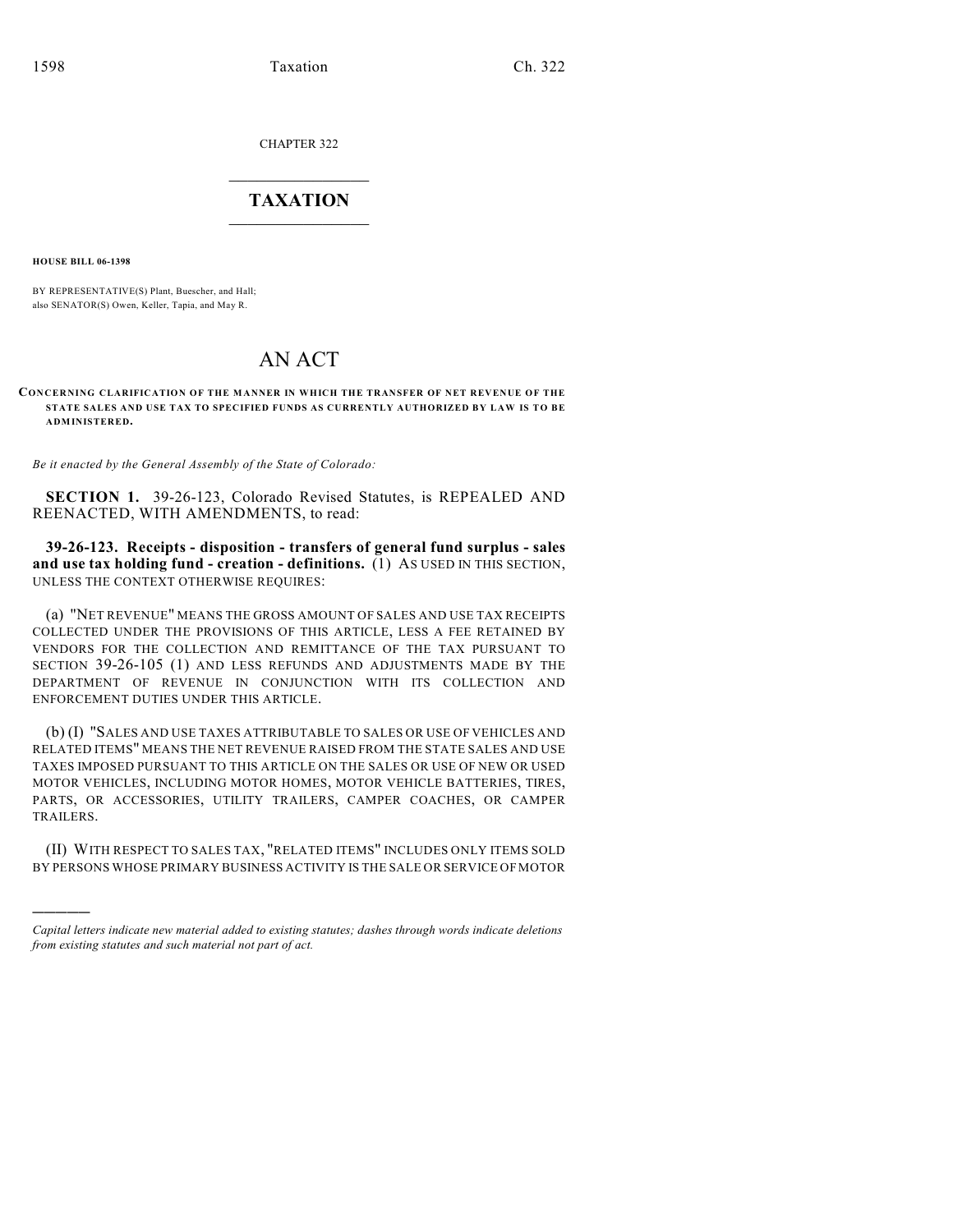## Ch. 322 Taxation 1599

### VEHICLES OR RELATED ITEMS.

(2) THE SALES AND USE TAX HOLDING FUND IS HEREBY CREATED IN THE STATE TREASURY AND SHALL BE ADMINISTERED BY THE STATE TREASURER. THE FUND SHALL CONSIST OF NET REVENUE ALLOCATED AND CREDITED TO THE FUND PURSUANT TO SUBSECTION (3) OF THIS SECTION. INTEREST AND INCOME EARNED ON THE DEPOSIT AND INVESTMENT OF MONEYS IN THE FUND SHALL BE CREDITED TO THE FUND AND SHALL NOT REVERT TO THE GENERAL FUND OF THE STATE OR TO ANY OTHER FUND. MONEYS IN THE FUND SHALL BE TRANSFERRED FROM THE FUND ONLY TO THE HIGHWAY USERS TAX FUND CREATED IN SECTION 43-4-201, C.R.S., AND THE GENERAL FUND AND ONLY IN THE MANNER SPECIFIED IN SUBSECTION (4) OF THIS SECTION.

(3) (a) FOR ANY STATE FISCAL YEAR COMMENCING ON OR AFTER JULY 1, 2006, EIGHTY-FIVE PERCENT OF ALL NET REVENUE COLLECTED UNDER THE PROVISIONS OF THIS ARTICLE SHALL BE CREDITED TO THE OLD AGE PENSION FUND CREATED IN SECTION 1 OF ARTICLE XXIV OF THE STATE CONSTITUTION. THE REMAINING FIFTEEN PERCENT SHALL BE ALLOCATED AMONG THE SALES AND USE TAX HOLDING FUND CREATED IN SUBSECTION (2) OF THIS SECTION, THE GENERAL FUND, THE OLDER COLORADANS CASH FUND CREATED IN SECTION 26-11-205.5 (5), C.R.S., AND THE SUPPLEMENTAL OLD AGE PENSION HEALTH AND MEDICAL CARE FUND CREATED IN SECTION 26-2-117 (3), C.R.S., AND CREDITED TO THE FUNDS BY THE STATE TREASURER AS FOLLOWS:

(I) TEN AND THREE HUNDRED FIFTY-FIVE THOUSANDTHS PERCENT OF ALL NET REVENUE TO THE SALES AND USE TAX HOLDING FUND;

(II) (A) IF HOUSE BILL 06-1018 IS NOT ENACTED AT THE SECOND REGULAR SESSION OF THE SIXTY-FIFTH GENERAL ASSEMBLY AND DOES NOT BECOME LAW, FOUR AND SIX HUNDRED FORTY-FIVE THOUSANDTHS PERCENT OFF ALL NET REVENUE, LESS TWO MILLION SEVEN HUNDRED FIFTY THOUSAND DOLLARS, TO THE GENERAL FUND; OR

(B) IF HOUSE BILL 06-1018 IS ENACTED AT THE SECOND REGULAR SESSION OF THE SIXTY-FIFTH GENERAL ASSEMBLY AND BECOMES LAW, FOUR AND SIX HUNDRED FORTY-FIVE THOUSANDTHS PERCENT OFF ALL NET REVENUE, LESS THREE MILLION SEVEN HUNDRED FIFTY THOUSAND DOLLARS, TO THE GENERAL FUND.

(III) (A) IF HOUSE BILL 06-1018 IS NOT ENACTED AT THE SECOND REGULAR SESSION OFTHE SIXTY-FIFTH GENERAL ASSEMBLY AND DOES NOT BECOME LAW, TWO MILLION DOLLARS TO THE OLDER COLORADANS CASH FUND; OR

(B) IF HOUSE BILL 06-1018 IS ENACTED AT THE SECOND REGULAR SESSION OF THE SIXTY-FIFTH GENERAL ASSEMBLY AND BECOMES LAW, THREE MILLION DOLLARS TO THE OLDER COLORADANS CASH FUND.

(IV) SEVEN HUNDRED FIFTY THOUSAND DOLLARS TO THE SUPPLEMENTAL OLD AGE PENSION HEALTH AND MEDICAL CARE FUND.

(b) NOTWITHSTANDING THE PROVISIONS OF SUBPARAGRAPHS (I) AND (II) OF PARAGRAPH (a) OF THIS SUBSECTION (3), THE AMOUNT OF THE NET REVENUE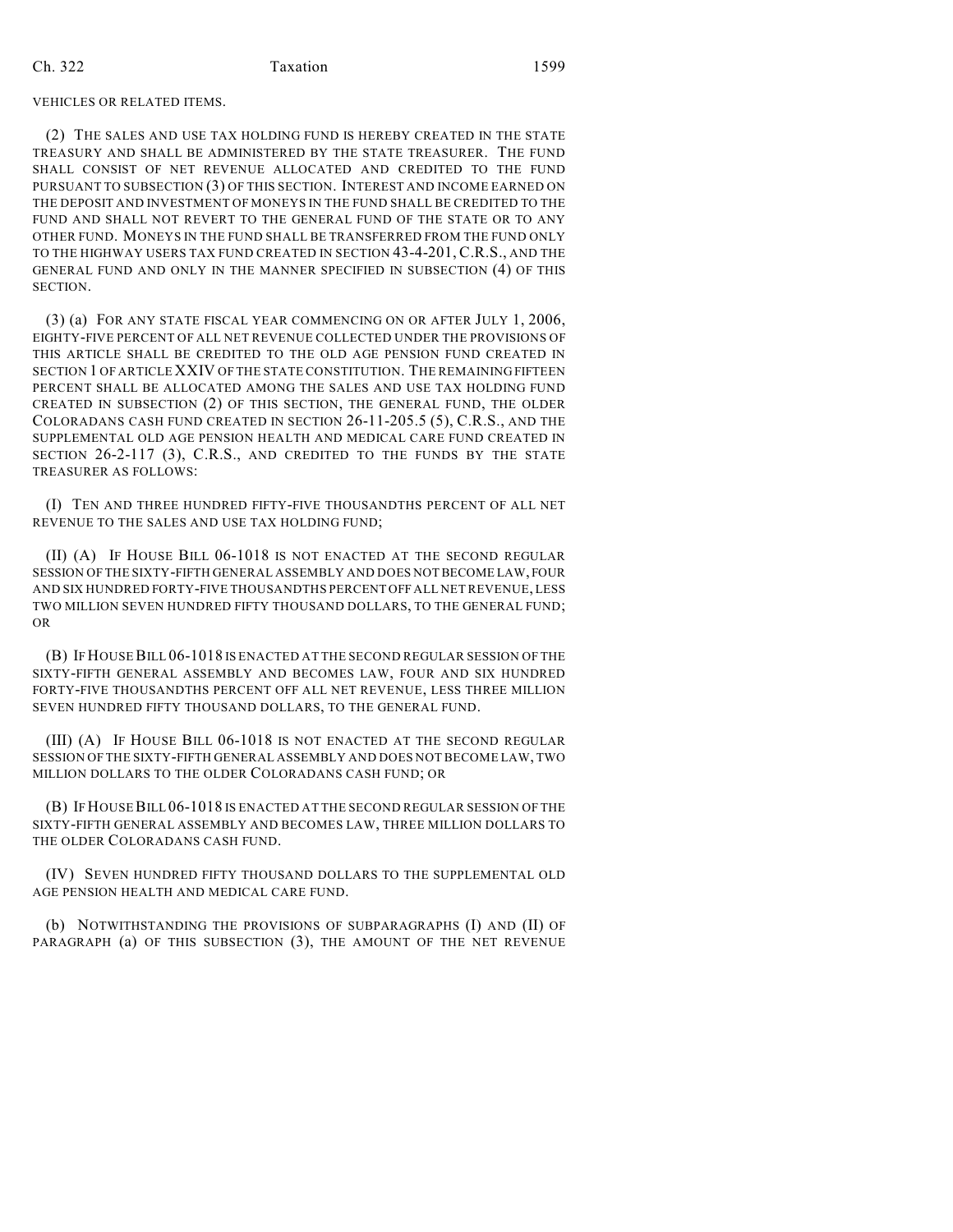1600 Taxation Ch. 322

ALLOCATED AND CREDITED TO THE SALES AND USE TAX HOLDING FUND SHALL BE INCREASED AND THE AMOUNT ALLOCATED AND CREDITED TO THE GENERAL FUND SHALL BE DECREASED IN ACCORDANCE WITH SECTION 24-75-216, C.R.S., IN ORDER TO OFFSET LOWER MOTOR VEHICLE REGISTRATION FEES PURSUANT TO THE APPLICATION OF THE FEE REDUCTIONS ENACTED BY HOUSE BILL 00-1227, ENACTED AT THE SECOND REGULAR SESSION OF THE SIXTY-SECOND GENERAL ASSEMBLY.

(4) (a) EXCEPT AS OTHERWISE PROVIDED IN SUB-SUBPARAGRAPH (B) OF SUBPARAGRAPH (VI) OF THIS PARAGRAPH (a), ALL MONEYS IN THE SALES AND USE TAX HOLDING FUND SHALL BE TRANSFERRED TO THE HIGHWAY USERS TAX FUND, AS A PORTION OF THE SALES AND USE TAXES ATTRIBUTABLE TO SALES OR USE OF VEHICLES AND RELATED ITEMS, AS FOLLOWS:

(I) IF THE REVENUE ESTIMATE PREPARED BY THE STAFF OF THE LEGISLATIVE COUNCIL IN SEPTEMBER OF STATE FISCAL YEAR 2006-07 INDICATES THAT THE AMOUNT OF TOTAL GENERAL FUND REVENUES FOR THE STATE FISCAL YEAR WILL BE SUFFICIENT TO MAINTAIN THE FOUR PERCENT RESERVE REQUIRED BY SECTION 24-75-201.1 (1) (d) (III), C.R.S., ON OCTOBER 15, 2006, THE STATE TREASURER SHALL TRANSFER FROM THE SALES AND USE TAX HOLDING FUND TO THE HIGHWAY USERS TAX FUND AN AMOUNT EQUAL TO THE LESSER OF:

(A) TWENTY-FIVE PERCENT OF THE AMOUNT ESTIMATED IN THE SEPTEMBER REVENUE ESTIMATE TO BE ACCRUED AND TRANSFERRED TO THE HIGHWAY USERS TAX FUND PURSUANT TO THIS SECTION FOR THE ENTIRE FISCAL YEAR; OR

(B) THE BALANCE OF THE SALES AND USE TAX HOLDING FUND.

(II) IF THE REVENUE ESTIMATE PREPARED BY THE STAFF OF THE LEGISLATIVE COUNCIL IN DECEMBER OF STATE FISCAL YEAR 2006-07 INDICATES THAT THE AMOUNT OF TOTAL GENERAL FUND REVENUES FOR THE STATE FISCAL YEAR WILL BE SUFFICIENT TO MAINTAIN THE FOUR PERCENT RESERVE REQUIRED BY SECTION 24-75-201.1 (1) (d) (III), C.R.S., ON FEBRUARY 1 OF THE FISCAL YEAR THE STATE TREASURER SHALL TRANSFER FROM THE SALES AND USE TAX HOLDING FUND TO THE HIGHWAY USERS TAX FUND AN AMOUNT EQUAL TO THE LESSER OF:

(A) THE AMOUNT NEEDED TO ENSURE THAT THE CUMULATIVE AMOUNT TRANSFERRED FROM THE SALES AND USE TAX HOLDING FUND TO THE HIGHWAY USERS TAX FUND THROUGH FEBRUARY 1, 2007, EQUALS FIFTY PERCENT OF THE AMOUNT ESTIMATED IN THE DECEMBER REVENUE ESTIMATE TO BE ACCRUED AND TRANSFERRED TO THE HIGHWAY USERS TAX FUND PURSUANT TO THIS SECTION FOR THE ENTIRE FISCAL YEAR; OR

(B) THE BALANCE OF THE SALES AND USE TAX HOLDING FUND.

(III) IF THE REVENUE ESTIMATE PREPARED BY THE STAFF OF THE LEGISLATIVE COUNCIL IN MARCH OF STATE FISCAL YEAR 2006-07 INDICATES THAT THE AMOUNT OF TOTAL GENERAL FUND REVENUES FOR THE STATE FISCAL YEAR WILL BE SUFFICIENT TO MAINTAIN THE FOUR PERCENT RESERVE REQUIRED BY SECTION 24-75-201.1 (1) (d) (III), C.R.S., ON APRIL 15, 2007 THE STATE TREASURER SHALL TRANSFER FROM THE SALES AND USE TAX HOLDING FUND TO THE HIGHWAY USERS TAX FUND THE LESSER OF: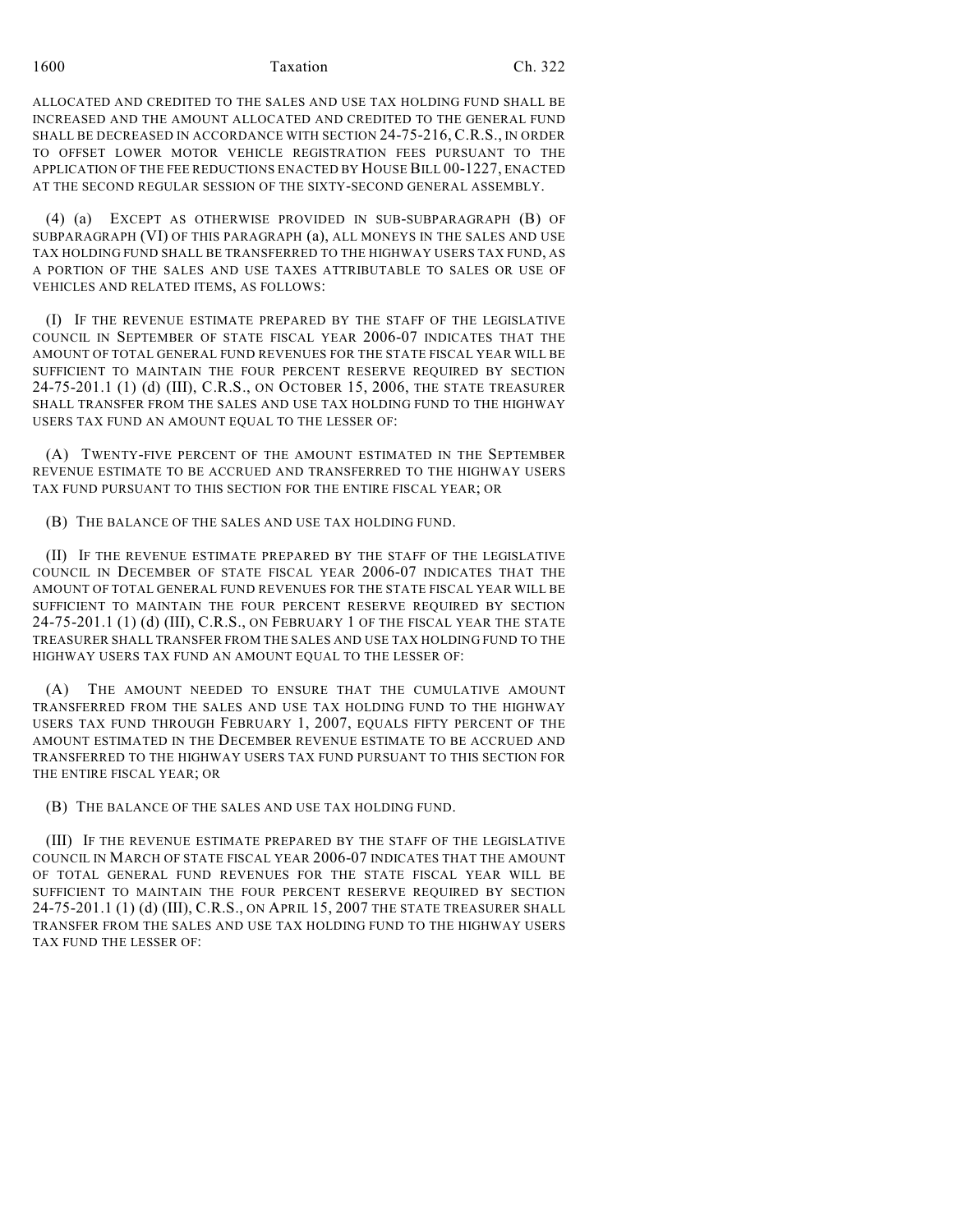## Ch. 322 **Taxation** 1601

(A) THE AMOUNT NEEDED TO ENSURE THAT THE CUMULATIVE AMOUNT TRANSFERRED FROM THE SALES AND USE TAX HOLDING FUND TO THE HIGHWAY USERS TAX FUND THROUGH APRIL 15 EQUALS SEVENTY-FIVE PERCENT OF THE AMOUNT ESTIMATED IN THE MARCH REVENUE ESTIMATE TO BE ACCRUED AND TRANSFERRED TO THE HIGHWAY USERS TAX FUND PURSUANT TO THIS SECTION FOR THE ENTIRE FISCAL YEAR; OR

(B) THE BALANCE OF THE SALES AND USE TAX HOLDING FUND.

(IV) IF THE REVENUE ESTIMATE PREPARED BY THE STAFF OF THE LEGISLATIVE COUNCIL IN DECEMBER OF STATE FISCAL YEAR 2007-08 OR IN DECEMBER OF ANY SUCCEEDING STATE FISCAL YEAR INDICATES THAT THE AMOUNT OF TOTAL GENERAL FUND REVENUES FOR THE STATE FISCAL YEAR WILL BE SUFFICIENT TO MAINTAIN THE FOUR PERCENT RESERVE REQUIRED BY SECTION 24-75-201.1 (1) (d) (III), C.R.S., ON FEBRUARY 1 OF THE FISCAL YEAR THE STATE TREASURER SHALL TRANSFER FROM THE SALES AND USE TAX HOLDING FUND TO THE HIGHWAY USERS TAX FUND AN AMOUNT EQUAL TO THE LESSER OF:

(A) FIFTY PERCENT OF THE AMOUNT ESTIMATED IN THE DECEMBER REVENUE ESTIMATE TO BE ACCRUED AND TRANSFERRED TO THE HIGHWAY USERS TAX FUND PURSUANT TO THIS SECTION FOR THE ENTIRE FISCAL YEAR; OR

(B) THE BALANCE OF THE SALES AND USE TAX HOLDING FUND.

(V) IF THE REVENUE ESTIMATE PREPARED BY THE STAFF OF THE LEGISLATIVE COUNCIL IN MARCH OF STATE FISCAL YEAR 2007-08 OR IN MARCH OF ANY SUCCEEDING STATE FISCAL YEAR INDICATES THAT THE AMOUNT OF TOTAL GENERAL FUND REVENUES FOR THE STATE FISCAL YEAR WILL BE SUFFICIENT TO MAINTAIN THE FOUR PERCENT RESERVE REQUIRED BY SECTION 24-75-201.1 (1) (d) (III), C.R.S., ON APRIL 15 OF THE FISCAL YEAR THE STATE TREASURER SHALL TRANSFER FROM THE SALES AND USE TAX HOLDING FUND TO THE HIGHWAY USERS TAX FUND THE LESSER OF:

(A) THE AMOUNT NEEDED TO ENSURE THAT THE CUMULATIVE AMOUNT TRANSFERRED FROM THE SALES AND USE TAX HOLDING FUND TO THE HIGHWAY USERS TAX FUND THROUGH APRIL 15 EQUALS SEVENTY-FIVE PERCENT OF THE AMOUNT ESTIMATED IN THE MARCH REVENUE ESTIMATE TO BE ACCRUED AND TRANSFERRED TO THE HIGHWAY USERS TAX FUND PURSUANT TO THIS SECTION FOR THE ENTIRE FISCAL YEAR; OR

(B) THE BALANCE OF THE SALES AND USE TAX HOLDING FUND.

(VI) (A) EFFECTIVE JUNE 30 OF STATE FISCAL YEAR 2006-07, AND EFFECTIVE JUNE 30 OF EACH STATE FISCAL YEAR THEREAFTER, THE STATE CONTROLLER SHALL ACCRUE ALL MONEYS IN THE SALES AND USE TAX HOLDING FUND AS OF THAT DATE TO THE HIGHWAY USERS TAX FUND.

(B) NOTWITHSTANDING THE PROVISIONS OF SUB-SUBPARAGRAPH (A) OF THIS SUBPARAGRAPH (VI), THE STATE CONTROLLER SHALL REDUCE THE AMOUNT ACCRUED TO THE HIGHWAY USERS TAX FUND PURSUANT TO SAID SUB-SUBPARAGRAPH AND ACCRUE MONEYS IN THE SALES AND USE TAX HOLDING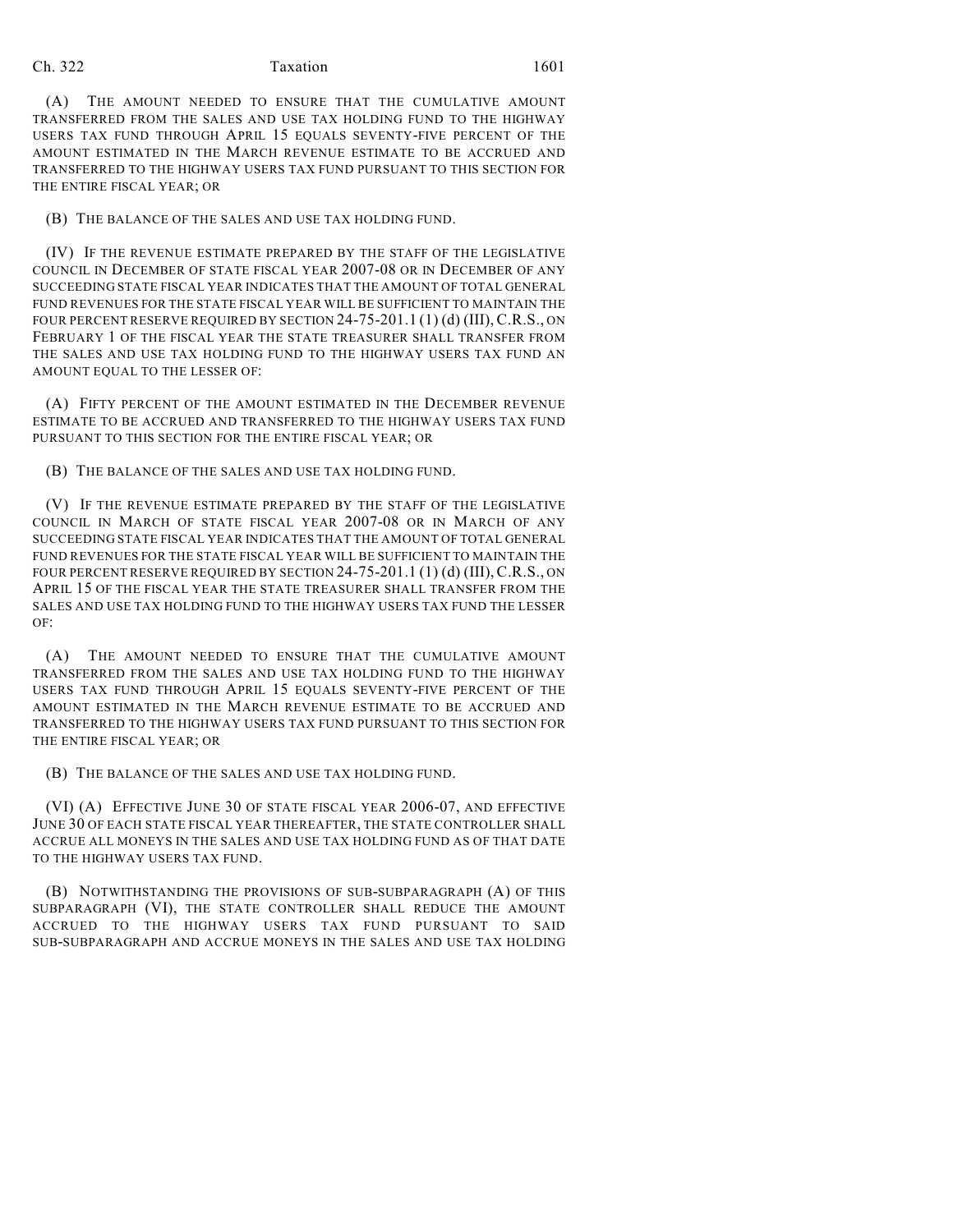FUND TO THE GENERAL FUND TO THE EXTENT NECESSARY TO ENSURE THAT THE AMOUNT OF GENERAL FUND REVENUES FOR THE STATE FISCAL YEAR IS SUFFICIENT TO MAINTAIN THE FOUR PERCENT RESERVE REQUIRED BY SECTION 24-75-201.1 (1) (d) (III), C.R.S.

(C) THE STATE TREASURER SHALL TRANSFER, OUT OF THE AMOUNTS ACCRUED BY THE STATE CONTROLLER PURSUANT TO SUB-SUBPARAGRAPHS (A) AND (B) OF THIS SUBPARAGRAPH (VI), ON SEPTEMBER 20, 2007, AND ON SEPTEMBER 20 OF EACH SUCCEEDING FISCAL YEAR, THE AMOUNTS NEEDED TO ENSURE THAT THE CUMULATIVE AMOUNTS REQUIRED TO BE ACCRUED AND TRANSFERRED FROM THE SALES AND USE TAX HOLDING FUND TO THE HIGHWAY USERS TAX FUND AND, IF APPLICABLE TO THE GENERAL FUND, EQUAL NINETY PERCENT OF THE AGGREGATE AMOUNTS REQUIRED TO BE ACCRUED AND TRANSFERRED TO THE FUNDS PURSUANT TO THIS SECTION FOR THE ENTIRE PRECEDING FISCAL YEAR. THE STATE TREASURER SHALL TRANSFER THE REMAINDER OF THE AMOUNTS ACCRUED PURSUANT TO SAID SUB-SUBPARAGRAPHS ON THE DATE ON WHICH THE STATE CONTROLLER DISTRIBUTES THE COMPREHENSIVE ANNUAL FINANCIAL REPORT OF THE STATE.

(b) IF A CHANGE IN TAX POLICY RESULTING IN A SIGNIFICANT REDUCTION OF GENERAL FUND REVENUES IS IMPLEMENTED, THE GENERAL ASSEMBLY SHALL:

(I) EXAMINE THE EXCEPTION SET FORTH IN SUB-SUBPARAGRAPH (B) OF SUBPARAGRAPH (VI) OF PARAGRAPH (a) OF THIS SUBSECTION (4) TO THE GENERAL REQUIREMENT SET FORTH IN PARAGRAPH (a) OF THIS SUBSECTION (4) THAT ALL MONEYS IN THE SALES AND USE TAX HOLDING FUND BE ACCRUED AND TRANSFERRED TO THE HIGHWAY USERS TAX FUND AND DETERMINE WHETHER THE EXCEPTION SHOULD BE MODIFIED IN LIGHT OF THE CHANGE; AND

(II) EXAMINE THE AMOUNT OF SALES AND USE TAXES CREDITED TO THE SALES AND USE TAX HOLDING FUND PURSUANT TO SUBPARAGRAPH (I) OF PARAGRAPH (a) OF SUBSECTION (3) OF THIS SECTION AND PARAGRAPH (b) OF SUBSECTION (3) OF THIS SECTION AND DETERMINE WHETHER THAT AMOUNT SHOULD BE MODIFIED IN LIGHT OF THE CHANGE.

(5) IN ADDITION TO THE TRANSFERS REQUIRED BY SUBSECTION (4) OF THIS SECTION, THE GENERAL FUND SURPLUS DESIGNATED IN ACCORDANCE WITH SECTION 24-75-201 (1),C.R.S., SHALL BE ALLOCATED AND CREDITED TO THE HIGHWAY USERS TAX FUND AND THE CAPITAL CONSTRUCTION FUND CREATED IN SECTION 24-75-302, C.R.S., IN THE MANNER SPECIFIED IN SECTION 24-75-218, C.R.S.

**SECTION 2.** 24-75-201.1 (4) (c), Colorado Revised Statutes, is amended to read:

**24-75-201.1. Restriction on state appropriations - legislative declaration definitions.** (4) (c) Notwithstanding the provisions of paragraph (b) of this subsection (4), in fiscal year 2000-01 and in any fiscal year 2002-03 through  $2010-11$ , no appropriation shall be made in such THE fiscal year if general fund revenues for the applicable fiscal year do not exceed general fund obligations and the moneys required to be allocated ACCRUED to the highway users tax fund pursuant to section  $39-26-123$  (2) SECTION 39-26-123 (4) (a), C.R.S., for the applicable fiscal year by more than eighty million dollars as determined by the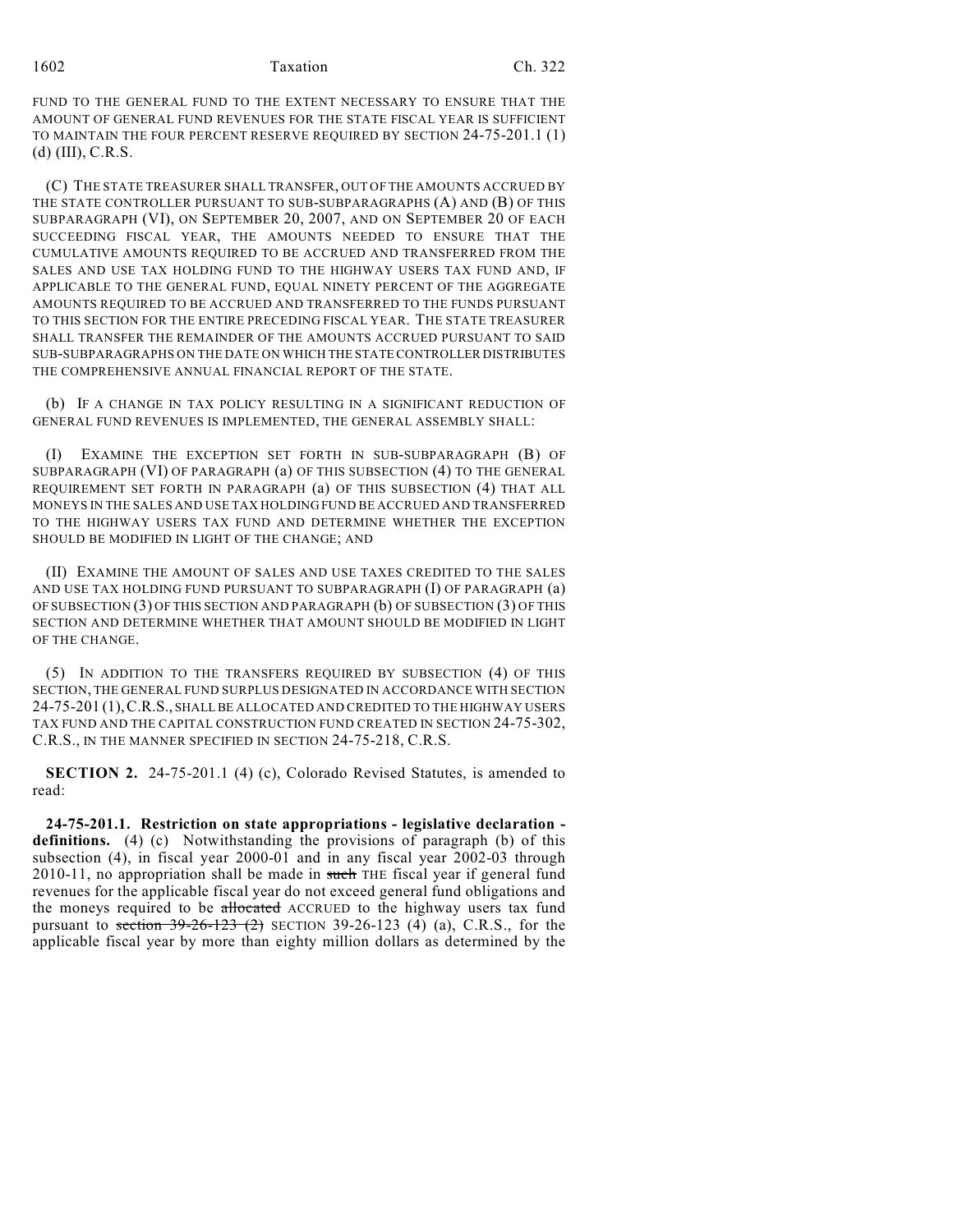general assembly as of the time any conference committee report is adopted on the general appropriation bill enacted for the applicable fiscal year. The provisions of this paragraph (c) shall not apply to fiscal year 2001-02.

**SECTION 3.** 24-75-201.3 (2), Colorado Revised Statutes, is amended to read:

**24-75-201.3. Procedures relating to revenue estimates.** (2) No later than June 20 prior to the beginning of each fiscal year, and no later than September 20, December 20, and March 20 within each fiscal year, the governor, with the assistance of the controller, the office of state planning and budgeting, and the governor's revenue-estimating advisory group, shall make an estimate of general fund revenues for such fiscal year. THE ESTIMATE SHALL INCLUDE AS GENERAL FUND REVENUES ANY AMOUNT OF STATE SALES AND USE TAX NET REVENUE ALLOCATED AND CREDITED TO THE SALES AND USE TAX HOLDING FUND PURSUANT TO SECTION 39-26-123 (3) (a) (I), C.R.S., THAT IS EXPECTED AT THE TIME OF THE ESTIMATE TO BE ACCRUED TO THE GENERAL FUND EFFECTIVE JUNE 30 OF THE FISCAL YEAR BY THE STATE CONTROLLER AND SUBSEQUENTLY TRANSFERRED TO THE GENERAL FUND BY THE STATE TREASURER PURSUANT TO SECTION 39-26-123 (4) (a), C.R.S. Copies of each such revenue estimate shall be promptly transmitted to the general assembly. Such revenue estimates shall be used in the implementation of section 24-75-201.5 but shall not be binding on the general assembly in determining the amount of general funds available for appropriation for the next ensuing fiscal year pursuant to subsection (1) of this section.

**SECTION 4.** 24-75-216 (1) (b), Colorado Revised Statutes, is amended to read:

**24-75-216. Transfers to sales and use tax holding fund.** (1) (b) For each month, the state controller shall adjust the allocation of moneys between the highway users SALES AND USE tax HOLDING fund and the general fund required by section 39-26-123 (2) (a) (I) (A) SECTION 39-26-123 (3) (a), C.R.S., so that the allocations to the highway users SALES AND USE tax HOLDING fund are increased, and the allocations to the general fund correspondingly decreased, in an amount equal to the reduction in receipts from vehicle registration fees as reported by the executive director of the department of revenue pursuant to section 42-3-304 (23), C.R.S., during the immediately preceding month. As soon as possible after receiving the report of the amount of registration fees not collected due to said THE fee reductions, the state controller shall adjust the allocation for the previous month to reflect such THAT amount. Such THE adjustment shall be based upon the written reports from the executive director of the department of revenue submitted pursuant to section 42-3-304 (23), C.R.S.

**SECTION 5.** 26-11-205.5 (5), Colorado Revised Statutes, is amended to read:

**26-11-205.5. Older Coloradans program - distribution formula.** (5) There is hereby created the older Coloradans cash fund, referred to in this subsection (5) as the "fund". The fund shall consist of moneys transferred ALLOCATED AND CREDITED to the fund from sales and use taxes pursuant to the provisions of section 39-26-123 (2) (a) (I) (A.6) and (4) SECTION 39-26-123 (3) (a) (III), C.R.S., and any moneys appropriated to the fund by the general assembly. In addition, the state treasurer may credit to the fund any public or private gifts, grants, or donations received by the state department for implementation of the program. The fund shall